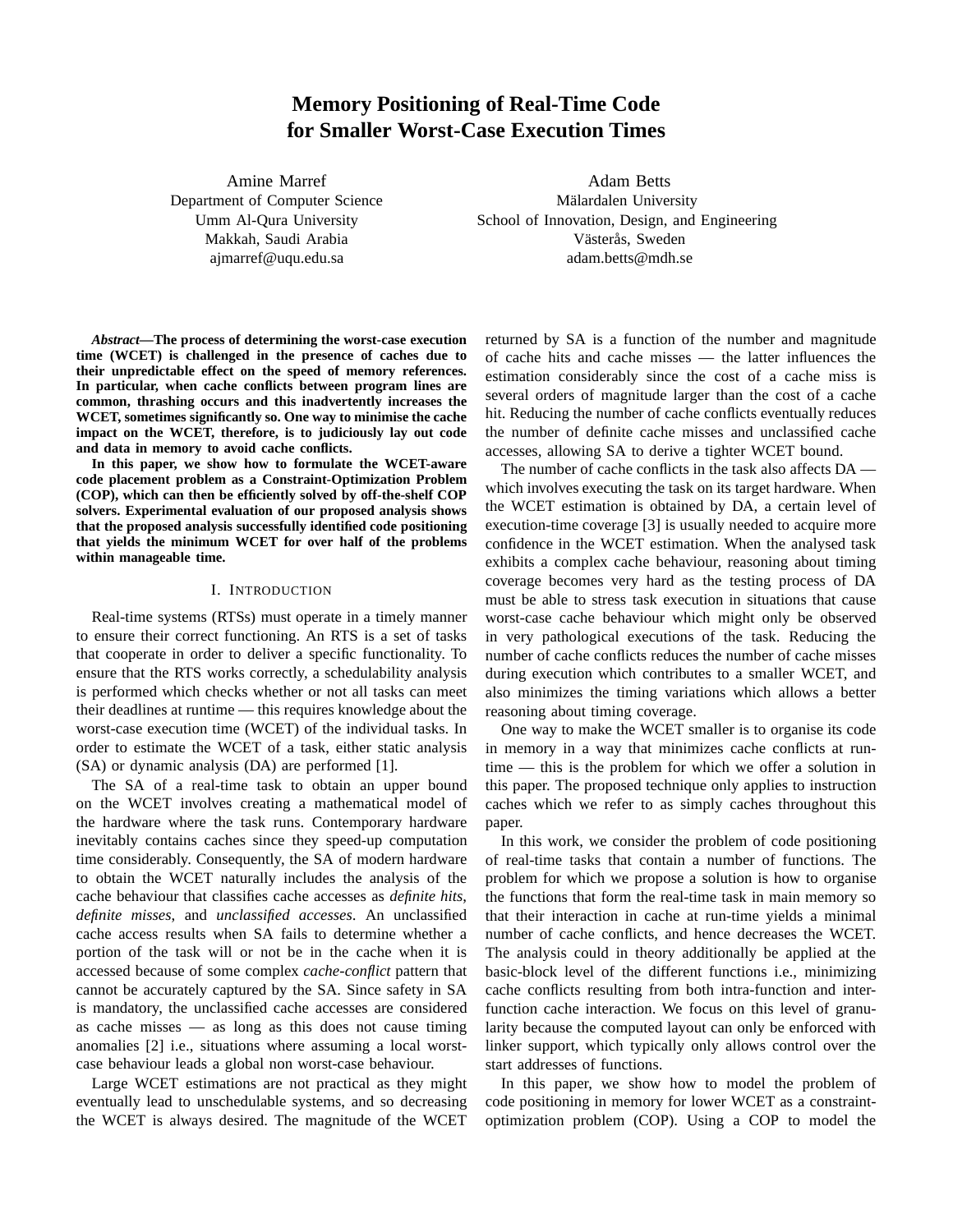problem has two main advantages. First, it is possible to obtain the *optimal* code positioning in memory that yields the minimal number of cache conflicts using a complete search method. Second, the problem can seamlessly be augmented by extra constraints that describe restrictions on code placement or reflect functionality constraints between portions of the code of the task being analysed. This is a particularly important consideration in industry where it is often necessary, for example, to force functions to particular address so that new layouts have minimal changes.

The contributions of the paper are the following.

- We show how to model the problem of code positioning to minimize the WCET as a COP.
- We show that the COP solution to the code-positioning problem can transparently be augmented by real-life constraints that normally govern code positioning in main memory.
- We prove that positioning task code in order to minimize the WCET never causes an increase in the WCET with respect to the most-commonly used hardware accelerators.
- We evaluate the quality and cost of the solutions obtained for the COP formulation using two off-the-shelf COP solvers.
- We implement our own COP search method in constraintlogic programming, and evaluate the quality and cost of its solution.

The rest of the paper is organised as follows. In Section II, we review related work. In Section III, we describe the COP formulation of the code-positioning problem in a WCET setting. In Section IV, we describe the search methods that we use to solve the COP formulation of the problem. In Section V, we present the enhancements we perform in the COP solver that decreases the effort of solving the COP. In Section VI, we conduct an empirical evaluation of the goodness and complexity of our proposed technique. In Section VII, we draw conclusions and set directions for future work.

### II. RELATED WORK

Code positioning is a compiler technique [4] that aims at reducing the average-case execution time (ACET). Using execution-profile data, the compiler decides on a particular code (and data) positioning that enhances spacial and temporal locality which at the end yields a better use of the cache.

Code positioning aimed at decreasing the ACET is not guaranteed to also decrease the WCET — it can potentially increase it. Therefore, code-positioning techniques to reduce the ACET are relevant to our work, but non-comparable.

In [5], [6], the problem of code positioning to reduce the WCET is considered. The work in [5] addresses the issue of positioning basic blocks in main memory in a way that reduces the branch penalties along the longest path. This work is different from ours in two ways. First, the positioning of code is performed at a basic-block level, while in our case, the positioning is performed at the function level. Second, the

cost of positioning is derived from branch-prediction penalties, while in our case it is derived from cache-conflict penalties.

In [6], code positioning is performed at the function level, and its cost is based on instruction-cache conflicts. The work in [6] addresses the same problem that we attempt to solve but we make the following observations. First, the formulation of the problem is different; [6] views the code positioning problem as a heuristic problem while we formulate it as a COP. Second, the algorithm presented in [6] is greedy whose solution is not guaranteed to be optimal. However, our formulation enables obtaining optimal solutions if desired. Third, [6] uses a third-party WCET analysis tool that performs cache modelling, which is not required in our case because we integrate the cache analysis as a set of constraints in our COP formulation. Fourth, [6] does not consider real-life constraints that may restrict code positioning, while our COP formulation can transparently be augmented with such constraints.

In [7], WCET reduction is implemented by careful inlining of task functions using machine-learning techniques. This is different from our work in the sense that the reduction of the WCET is obtained by inlining functions as opposed to positioning them.

## III. PROBLEM FORMULATION AS A COP

The problem that we address in this paper is the following. An executable (real-time) task contains a set of functions whose interaction with each other is dictated by the functional semantics of the task. The functions are in object-code format i.e., compiled; and are awaiting to be linked in the task's memory-address space. The way by which the functions are linked yields a specific cache behaviour of the task characterised by a number of cache conflicts. We want to find the arrangement of functions in memory that yields a minimum number of cache conflicts and thus decreases the WCET of the task.

In order to formulate the code-positioning problem to minimize the WCET as a COP, we define what a COP is. First, a constraint-satisfaction problem (CSP) is defined as a set of variables and a set of constraints on the variables; and a solution to the CSP is a total assignment to the variables that satisfies all the constraints. A COP is a CSP augmented with an objective function and a cost variable; in this case a solution to the COP is a total assignment to the variables that satisfies all the constraints and optimizes (minimizes or maximizes) the cost variable according to the objective function.

In the problem of code positioning to minimize the WCET, the variables are the functions and their attributes e.g., position in main memory. The set of constraints dictates mandatory properties (e.g., no two functions can map to the same memory address) and optional properties of functions (e.g., two functions are mutually exclusive). The cost that we want to minimize is the WCET of the task.

Formally, we consider a task  $t$  of  $n$  functions  $F_i$ . Each function  $F_i$  has a start address  $s_i$ , an end address  $e_i$ , and a size  $z_i$ . The start and end addresses  $s_i$  and  $e_i$  respectively will indicate the placement of the functions in main memory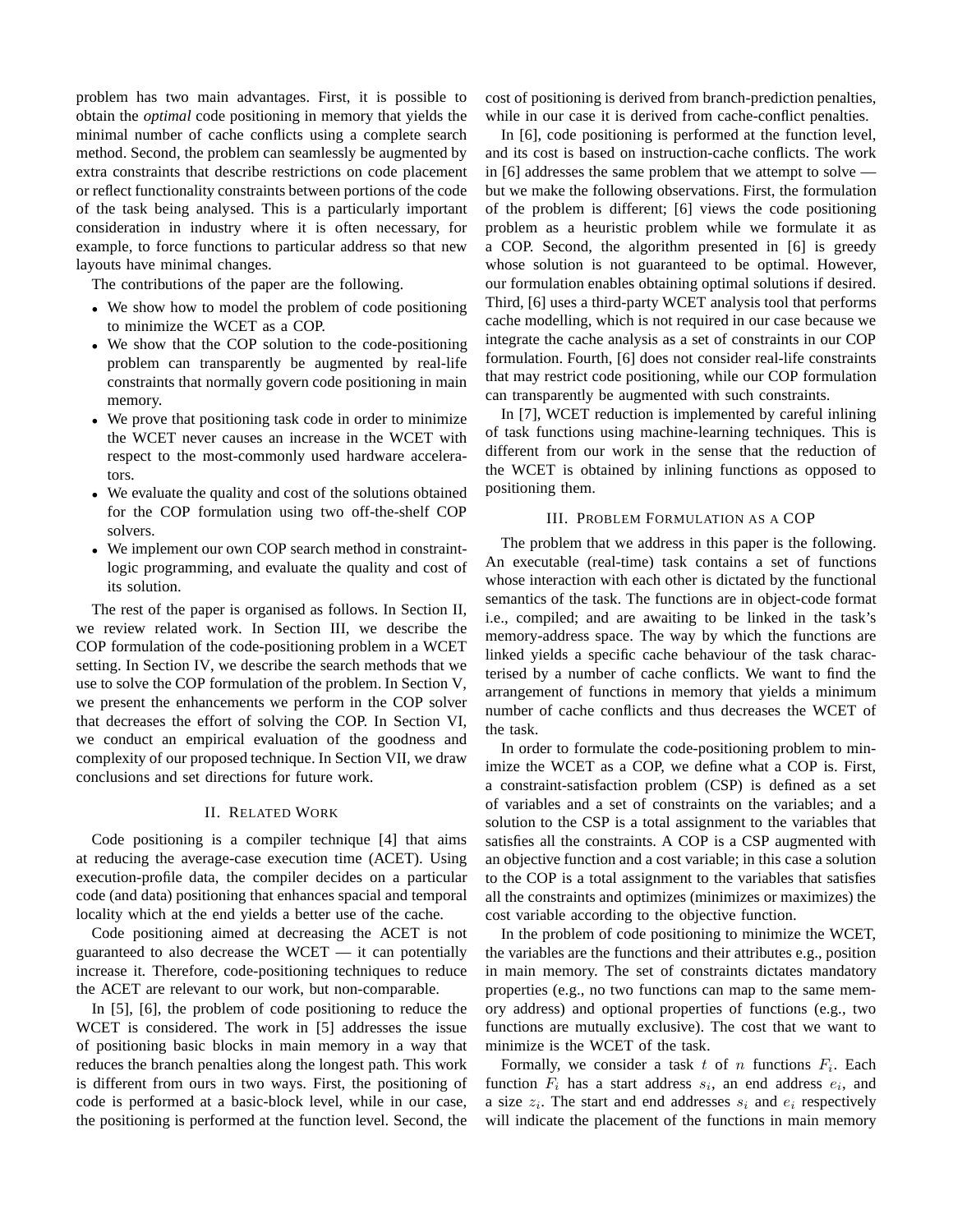and hence finding an assignment to them — that minimizes the WCET — is the objective of the solution. The sizes  $z_i$  are given and they are a function of the number of instructions in the object code (known from the object code) and their respective sizes (known from the instruction-set description).

Table I shows the memory constraints of the COP that we attempt to solve. Constraint 1 defines the domain of the variables  $s_i$  and  $e_i$  between memory boundaries mem<sub>l</sub> and  $mem<sub>h</sub>$  (for memory low and memory high respectively); informally constraint 1 states that the functions can be positioned anywhere in the memory-address space. Here, the memoryaddress space is a finite range of integers from  $mem_l$  to  $mem<sub>h</sub>$ , inclusive. Constraint 2 adds information about the sizes of the functions. Constraint 3 states the no-overlapping property i.e., the functions are arranged in disjoint portions of the address space available for the task. The constraints 1 to 3 are mandatory.

Optionally, the COP can be augmented with additional constraints specified by the user. For example, specific areas of memory cannot be used for procedure allocation because e.g., they are reserved for interrupt-service routines. This is encoded in the COP using constraint 4 in Table I where  $RS$ (for reserved space) is the set of address-space ranges where no function can be positioned. Another example is that a particular function must always be positioned at a specific address in memory. This is implemented by constraint 5 where k is a user-specified address where the function  $F_i$  is to be mapped. A third example is that, an extra memory space following the end address of some function is needed to be free in case the function's code increases in size in future. This is achieved using constraint 6 where  $k$  address-space units after the end of function  $F_i$  cannot be used to position other functions.

The problem as formulated so far is a CSP (or a COP with a non-variable cost) whose solution returns a feasible positioning of functions in memory. The next step is to devise a cost variable that guides the optimization of the CSP which will be a function of the memory layout of the functions, their execution behaviour in the task, and the cache architecture. In this paper, we restrict our analysis to directmapped caches, which are commonplace in embedded systems because they conserve power by preventing the simultaneous tag comparison needed by set-associative caches.

In order to define the cost variable, we need to determine which functions might conflict with each other in the cache. A naïve solution is to consider that every function can conflict with every other function. This does not yield an accurate positioning of functions in main memory. A more accurate solution is to consider the call and loop relationships between functions. For example, if some  $F_1$  calls some  $F_2$  and both conflict in the cache, a large number of misses is incurred compared to when they do not conflict. Similarly, if  $F_1$  and  $F_2$  are part of the same loop nest, a large number of cache misses is incurred if they conflict in the cache, compared to when they do not conflict.

For this purpose, we define the call-and-loop graph to rep-

|                    | $_{F_1}$ | $F_2$    | $\mathbb{F}_3$ | $\cdots$  | $F_n$    |
|--------------------|----------|----------|----------------|-----------|----------|
| $_{F_{\rm 1}}$     |          | $w_{12}$ | $w_{13}$       |           | $w_{1n}$ |
| $\scriptstyle F_2$ |          |          | $w_{23}$       | . .       | $w_{2n}$ |
| $\scriptstyle F_3$ |          |          |                | $\cdot$ . | $w_{3n}$ |
|                    |          |          |                |           |          |
|                    |          |          |                |           |          |
| $F_n$              |          |          |                | .         |          |

Fig. 1. The weight matrix W of graph G containing n functions  $F_i$ .

resent the interaction of the functions in the cache. Formally, a call-and-loop graph  $G = (V, E)$ ,  $|V| = n$ ,  $E \subseteq V \times V$  is a directed graph where each node  $v_i \in V$  is a function  $F_i$ , and there is an edge  $(v_i, v_j) \in E$  if and only if  $F_i$  and  $F_j$  call each other in task  $t$  or belong to the same loop nest. Notice that the construction of  $G$  is not sensitive to loop-nest levels. Building G might potentially encounter problems e.g., the resolution of function pointers — solving this problem which is relevant to many static code-analysis techniques is considered outside the scope of this work.

A pair of functions might conflict with each other more than another pair e.g., a pair of large functions executing in a loop that iterates many times will conflict more than a pair of functions that call each other once only. For this reason, the graph G should be weighted with maximum number of executions of functions to accurately model the sources of the cache conflicts. Since the positioning of functions is performed in a WCET setting, the weights on the graph must be safe. The information about these weights or execution counts more precisely (i.e., the number of times they are executed in any single run of the task) either comes as annotations from the user in the form of loop and recursion bounds or using a thirdparty flow-analysis tool for WCET e.g., SWEET [8].

The graph  $G$  is represented in the COP as a (square) weight matrix  $W$  of the form shown in Figure 1 where the entry  $W(F_i, F_j)$  contains the weight  $w_{ij}$ . Notice that the entries of W below the main diagonal are zeros since the weights are already accounted for in their symmetric entries with respect to the main diagonal. This is because  $G$  is directed.

A function  $F_i$  can have its size  $z_i$  superior to the cache i.e.,  $z_i > cache\_size$ . In this case, the address range of function  $F_i$  is split into  $\lceil \frac{z_i}{cache\_size} \rceil$  address ranges of hypothetical functions  $F_{i_k}$  with the constraints  $(s_{i_{k+1}} = e_{i_k} + 1)$  to preserve the contiguousness of  $F_i$  — where  $s_{i_{k+1}}$  is the start address of the  $(k+1)^{th}$  (split) portion of  $F_i$  and  $e_{i_k}$  is the end address of the  $k^{th}$  one. For this reason, no function  $F_i$  in our formulation has a size larger than the cache i.e., no function can conflict with itself — but its split contiguous parts may conflict with each other, and hence the zeros along the main diagonal in matrix W.

Now that we know which functions can potentially conflict with each other in the form of a weighted graph  $G$ , we can define the cost variable. The amount of conflicts will depend on the positioning in memory e.g., consider Figure 2 where the cache is direct-mapped of size 600 units. In the left-hand side of the figure, functions  $F_1$  and  $F_2$  both fit disjointly in cache at address spaces [0..199] and [200..499] respectively resulting in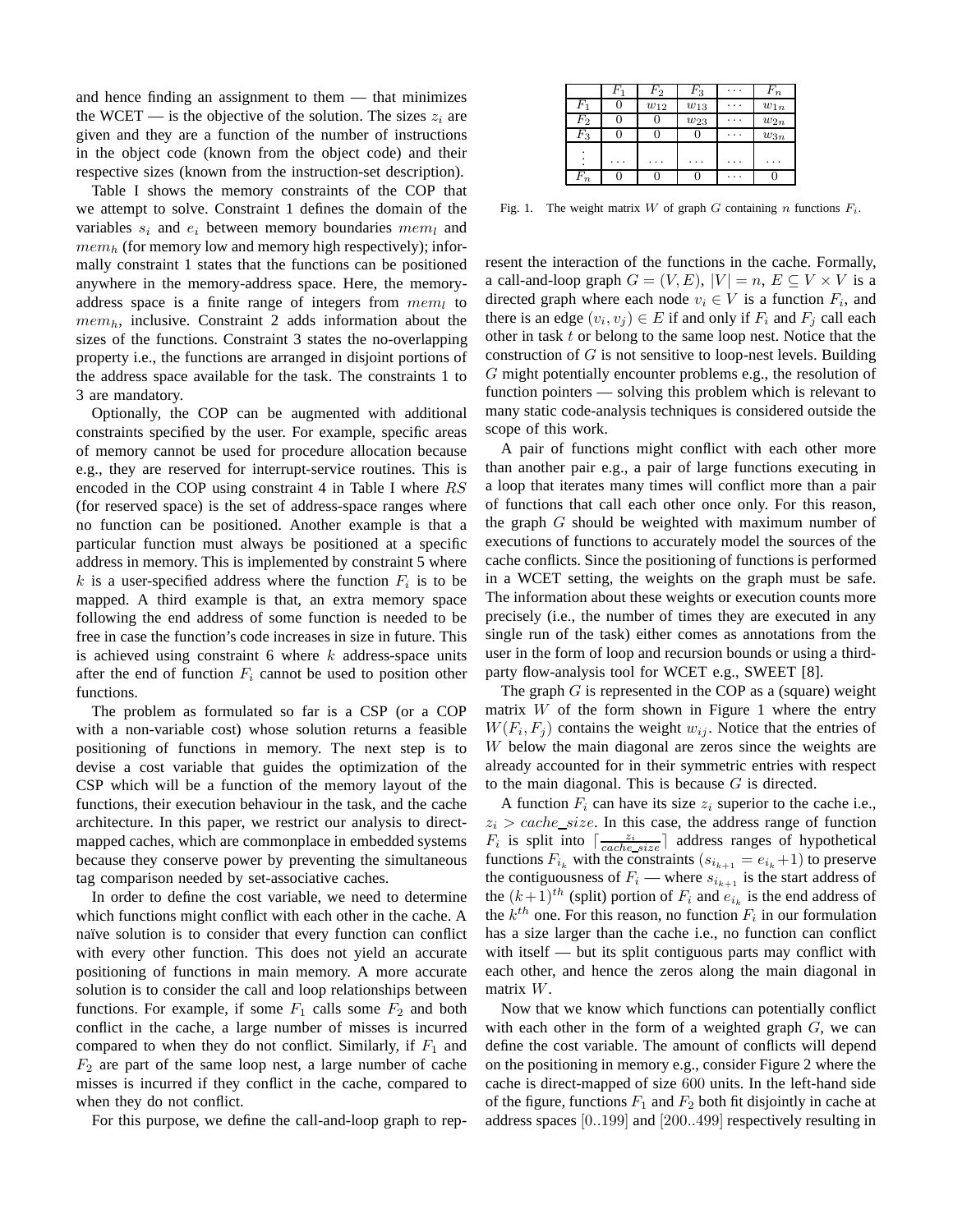#### TABLE I

THE MEMORY CONSTRAINTS OF THE COP REPRESENTATION OF THE CODE-POSITIONING PROBLEM TO MINIMIZE THE WCET.

| $\vert 1 \vert \forall i \in [1n] \bullet \{s_i, e_i\} \subset \vert mem_1mem_h \vert$                                                                                           |
|----------------------------------------------------------------------------------------------------------------------------------------------------------------------------------|
| 2 $\forall i \in [1n] \bullet e_i - s_i + 1 = z_i$                                                                                                                               |
| $\exists \forall i, j \in [1n], i \neq j \bullet [s_ie_i] \cap [s_je_j] = \emptyset$                                                                                             |
|                                                                                                                                                                                  |
| $\forall i \in [1n], \forall rs \in RS \bullet [s_ie_i] \cap rs = \emptyset$                                                                                                     |
| $5 \mid \exists i \in [1n] \bullet s_i = k, k \in [mem_lmem_h]$<br>6 $\exists i \in [1n], \forall j \in [1n], i \neq j \bullet [s_je_j] \cap [e_i+1e_i+k] = \emptyset, k \geq 1$ |



Fig. 2. An example of how positioning of functions in memory results in different cache conflicts: to the left, no conflicts occur; to the right, an amount of  $z_1$  (size of  $F_1$ ) conflicts occur.

zero cache conflicts — a cache line at address  $\alpha$  in memory maps to  $(a \mod cache\_size)$  in a direct-mapped cache. In the right-hand side of the figure, the memory mapping is different resulting in non-zero cache conflicts. Therefore, the cost variable will depend both on the number of edges in G and also their weights and magnitudes, and is computed according to Formula (1) where  $cost_t$  is the cost of the positioning of functions in memory for the task  $t, (v_i, v_j) \in E$  is an edge of the call-and-loop graph  $G$ ,  $w_{ij}$  is the weight on the edge  $(v_i, v_j)$  computed by a safe WCET flow analysis, and  $c_{ij}$  is the number of the cache conflicts that occur between functions  $F_i$  and  $F_j$  given the chosen memory layout —  $c_{ij}$  is yet to be defined.

$$
cost_t = \sum_{(v_i, v_j) \in E} w_{ij} * c_{ij}, G = (V, E)
$$
 (1)

What happens now (informally) is that when the COP is passed to a COP solver, the latter makes an initial assignment to the variables  $s_i$  and  $e_i$  that satisfies the constraints of the underlying CSP. Then, using a search method e.g., branch-andbound, better solutions (i.e., other assignments to variables  $s_i$  and  $e_i$ ) to the CSP are found that optimize (in our case minimize) the cost variable  $cost_t$ . At the end of the search, an assignment to the variables  $s_i$  and  $e_i$  that makes the value of  $cost_t$  minimum (globally or locally depending on the search method) is found — which will be the best function positioning in our case.

Next, we define  $c_{ij}$  which represents the number of cache conflicts between functions  $F_i$  and  $F_j$ . In this case, we conjecture that the WCET  $wcet_t$  of task t is reduced when the functions  $F_i$  are positioned in memory in an arrangement that minimizes  $cost_t$ ; which is equivalent to saying that reducing inter-function cache conflicts reduces  $wcet_t$ . However, we

must show that reducing inter-function cache conflicts does not cause an (unintentional) increase in  $wcet_t$  by e.g., worsening intra-function cache behaviour.

In our formulation of the problem, we view a function as a black-box "chunk" of memory with a start address, an end address, and a size. The way by which the instructions or basic blocks are arranged inside the functions is not modelled in our formulation. We want to show that the amount of cache conflicts between the basic blocks of some function  $F_i$  does not increase if we "slide" its start address  $s_i$  over a range of addresses in memory. If we show this, then we can safely state that the way by which the functions are positioned in main memory does not lead to an increase in the number of intra-function cache conflicts.

Since a function is mapped to the cache according to a (mod cache size) relation, the cache behaviour of  $F_i$  when  $s_i = a$  is the same as its cache behaviour when  $s_i = b, a \neq b$ if (a mod cache\_size = b mod cache\_size). This means that when studying how positioning of  $F_i$  in main memory affects its internal cache behaviour, we can limit ourselves to a range of memory addresses of size *cache\_size* since outside this range, the (internal) cache behaviour of  $F_i$  repeats itself because of the modulus mapping.

Now, all is needed is to show that the number of internal cache conflicts of function  $F_i$  does not change when its start address  $s_i$  changes over the memory-address range  $r_i = [s_i^1..s_i^{cache\_size}]$ . This reduces to showing that for any two basic blocks  $B_{i,1}$ ,  $B_{i,2}$  of function  $F_i$ , the magnitude of their conflict in the cache remains the same when  $s_i$  moves along the range  $r_i$ . For this, we need to determine the magnitude of the cache conflicts between two basic blocks — this is the number of cache lines occupied by one of the two blocks which are displaced by the execution of the other block. The number of displaced cache lines depends on how the blocks  $B_{i,1}$ ,  $B_{i,2}$  are mapped in the cache.

Figure 3 shows the possible ways by which two blocks  $B_{i,1}$ ,  $B_{i,2}$  can be mapped to the cache in the form of positioning scenarios labelled 1-16; and from which we should derive the number of cache lines between the two blocks that will potentially be displaced. Positioning scenarios 4 and 10 are annotated to explain the notation used in Figure 3. Table II lists the magnitude of the cache conflicts incurred by the execution of the two basic blocks  $B_{i,1}$ ,  $B_{i,2}$ . Rows 1-3 in Table II correspond to the three rows (from top to bottom) of Figure 3 respectively. Each row of Table II captures the cache mapping of the blocks  $B_{i,1}$ ,  $B_{i,2}$  as a boolean expression in the column *Positioning-Scenario Condition*, and the respective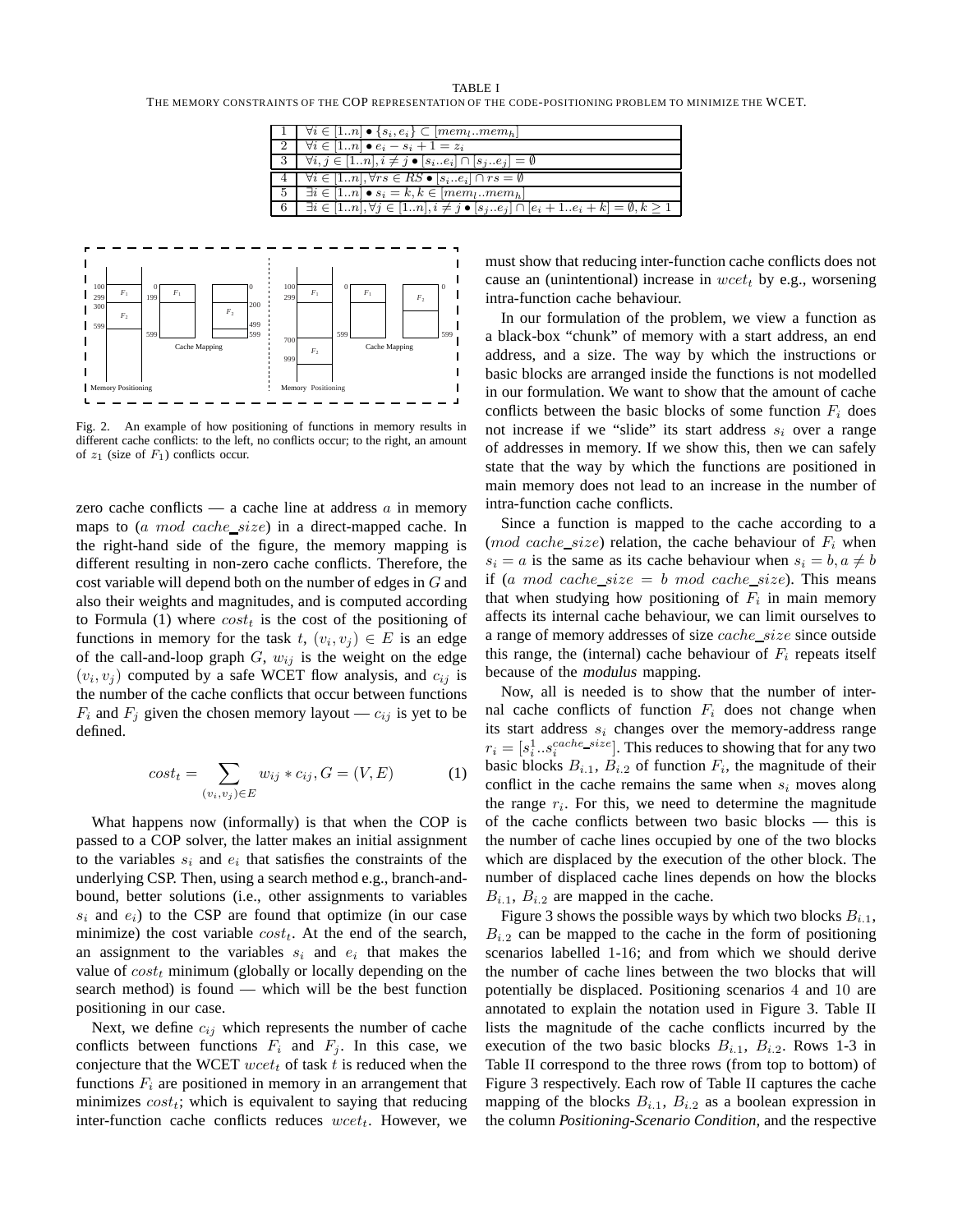

Fig. 3. Half of all the possible ways two blocks  $B_{i,1}$  and  $B_{i,2}$  can be arranged in the cache with respect to their start addresses  $s_{i,1}$ ,  $s_{i,2}$ , and end addresses  $e_{i,1}$ ,  $e_{i,2}$  respectively. The other half is symmetric by making  $B_{i,1} \leftarrow B_{i,2}$  and  $B_{i,2} \leftarrow B_{i,1}$  simultaneously.

TABLE II THE MAGNITUDE OF THE CACHE CONFLICTS INCURRED FROM THE EXECUTION OF  $B_{i,1}$ ,  $B_{i,2}$  as shown in Figure 3. HERE,  $x'_{i,k} = x_{i,k} \mod \text{cache\_size}$ , AND '⊕' IS THE EXCLUSIVE-OR LOGICAL OPERATOR.

| # | <b>Positioning-Scenario Condition</b>                       |                  | <b>Conflict-Magnitude Expression</b>                                                                                                                           |
|---|-------------------------------------------------------------|------------------|----------------------------------------------------------------------------------------------------------------------------------------------------------------|
|   | $cond_1 = (s_{i-1}'$                                        | $maq_1 =$        | $max((min(e_{i-1}', e_{i-2}') - max(s_{i-1}', s_{i-2}')), 0)$                                                                                                  |
|   | $cond_2 = (s'_{i,1} > e'_{i,1}) \oplus s'_{i,2} > e'_{i,2}$ | mag <sub>2</sub> | $max((max(e'_{i,1},e'_{i,2})-max(s'_{i,1},s'_{i,2})),0)$<br>$+ max((min(e_{i,1}', e_{i,2}') - min(s_{i,1}', s_{i,2}')), 0)$                                    |
|   | $cond_3 = (s'_{i,1} > e'_{i,1}) \wedge s'_{i,2} > e'_{i,2}$ | $mag_3 =$        | $\begin{array}{l} min(e'_{i,1}, e'_{i,2}) + max((max(e'_{i,1}, e'_{i,2}) \\ -min(s'_{i,1}, s'_{i,2})), 0) + cache\_size - max(s'_{i,1}, s'_{i,2}) \end{array}$ |

cache-conflict magnitude in the column *Conflict-Magnitude Expression* — which is the exact number of cache lines that conflict between the two blocks. Notice that the union of the three conditions in the table i.e., their disjunction is a tautology which means that they capture every possible positioning of blocks  $B_{i,1}$ ,  $B_{i,2}$ : the positioning scenarios shown in Figure 3 *and* their symmetric counterparts.

The equations in Table II have been derived by hand; to prove their correctness, they are applied to their respective cache-mapping scenarios in Figure 3, in which case they yield the exact number of conflicting cache lines. For example, the amount of conflict between blocks  $B_{i,1}$ ,  $B_{i,2}$  as arranged in positioning scenario 14 in Figure 3 is derived according to the third row of Table II since the arrangement satisfies the condition  $(s'_{i,1} > e'_{i,1} \land s'_{i,2} > e'_{i,2})$ . By applying the expression mag<sub>3</sub> of row 3, we obtain the value  $(e'_{i,1} + cache\_size - s'_{i,1})$ which is the exact number of cache lines that conflict between the two basic blocks. The correctness of the expressions is proved by applying them to all 16 scenarios which is straightforward and will not be shown here.

When the start address  $s_i$  of function  $F_i$  changes in the range  $r_i$ , the start addresses  $s_{i,k}$  of the blocks  $B_{i,k}$  of  $F_i$ also change. Since the function "slides" as a whole chunk in the memory space, the distance between the starting addresses  $s_{i,k}$  of the blocks  $B_{i,k}$  is preserved. This means that whenever the starting address  $s_i$  of function  $F_i$  changes by an amount d, the starting addresses of all blocks  $B_{i,k}$  change by the same amount  $d$  since they all move together i.e., the relative placement of blocks  $B_{i,k}$  to each other remains unchanged.

Consequently, we want to show that the number of cache conflicts between blocks  $B_{i,1}$ ,  $B_{i,2}$  is the same when their starting addresses  $s_{i,1}$ ,  $s_{i,2}$  change by the same amount  $d \in$  $r_i$ . When the starting addresses  $s_{i,1}$ ,  $s_{i,2}$  change by the same amount, what happens is that the mapping of blocks  $B_{i,1}$ ,  $B_{i,2}$  changes through the scenarios enumerated in Figure 3. For example, if  $B_{i,1}$ ,  $B_{i,2}$  have initial positioning as shown in scenario 3 and their starting addresses  $s_{i,1}$ ,  $s_{i,2}$  increase by an amount  $d > 0$  in memory, they could end up having the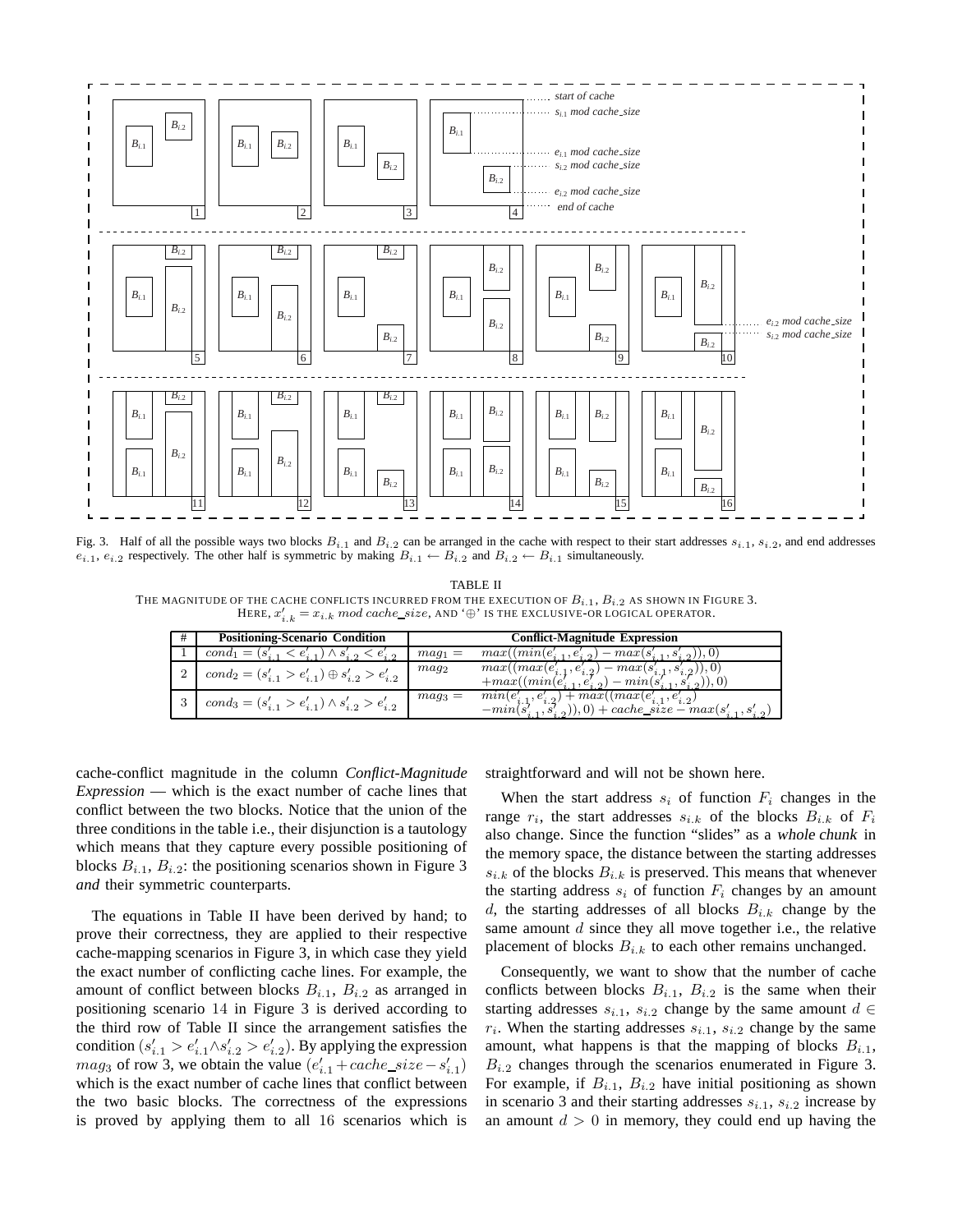TABLE IV THE CACHE-CONFLICT COSTS  $c_{ij}$  OF THE COP REPRESENTATION OF THE CODE-POSITIONING PROBLEM TO MINIMIZE THE WCET.

| $\vert 1 \vert \forall i, j \in [1n], i \neq j \bullet cond_1 \Rightarrow c_{ij} = mag_1$ |
|-------------------------------------------------------------------------------------------|
| $\mid 2 \mid \forall i, j \in [1n], i \neq j \bullet cond_2 \Rightarrow c_{ij} = mag_2$   |
| $3 \mid \forall i, j \in [1n], i \neq j \bullet cond_3 \Rightarrow c_{ij} = mag_3$        |

positioning scenario 6 or remain in scenario 3 depending on the magnitude of the change  $d$ . Since the distance between  $s'_{i,1}$ ,  $e'_{i,1}$ ,  $s'_{i,2}$ , and  $e'_{i,2}$  is always preserved, the number of cache lines that conflict is always preserved when  $F_i$  slides by some amount in main memory.

We have just shown that when a function  $F_i$  changes its position in main memory, the internal cache conflicts between its constituent basic blocks remain unchanged. This means that minimizing the inter-function cache conflicts of task  $t$ with respect to its constituent functions  $F_i$  does not cause an increase in  $wcet_t$  due to intra-function cache effects. The positioning of functions  $F_i$  will not affect the internal pipeline timing behaviour of the individual functions since the timing behaviour of the pipeline depends on the intra and inter basic-block overlapping of instructions both of which are not affected by altering the position of the function in main memory. In addition to this, the branch prediction is not affected since it is not a function of the memory location of basic-block instructions. Finally, the data-cache timing behaviour depends on the positioning of data in main memory — not the positioning of code and so remains unaffected by the positioning of functions in main memory.

Pipelines, branch predictors, and data caches are the hardware accelerators normally accounted for in WCET analysis. We have shown that the positioning of functions in main memory with the aim of minimizing the WCET will not unintentionally cause the WCET to increase with respect to intra-function instruction-cache behaviour, pipeline behaviour, branch-predictor behaviour, or data-cache behaviour.

The values  $c_{ij}$  of the inter-function cache conflicts are computed in the same way by which the basic-block cache conflicts are computed in Table II. The reason for this is that the functions  $F_i$  just like blocks  $B_{i,k}$  are regarded as whole chunks of code. Therefore, the positioning scenarios of basic blocks  $B_{i,1}$ ,  $B_{i,2}$  in Figure 3 also apply to functions  $F_i$ ,  $F_j$  with attributes  $s_i$ ,  $e_i$ ,  $s_j$ , and  $e_j$ . Function-positioning can be illustrated by a figure equivalent to Figure 3 where  $B_{i.1} \leftarrow F_i, B_{i.2} \leftarrow F_j, s_{i.1} \leftarrow s_i, e_{i.1} \leftarrow e_i, s_{i.2} \leftarrow s_j,$ and  $e_{i,2} \leftarrow e_j$ . The values  $c_{ij}$  together with their associated positioning-scenario categories are shown in Table III. With reference to Table III, the costs  $c_{ij}$  are added to the COP as shown in Table IV.

In summary, we have shown that the CSP underlying our COP representation is modelled as shown by Table I, the cost function is shown in Formula (1), the costs of the pairwiseconflicting functions are captured by Tables III and IV. A solution to this COP — which minimizes the value  $cost_t$  in Formula (1) yields the positioning of functions  $F_i$  of the task t that reduces the number of cache conflicts which minimizes the value  $wct_t$ .

## IV. SOLVING THE COP

A COP can be solved using a variety of techniques e.g., linear programming, constraint programming, evolutionary search, etc. — depending on the characteristics of the COP e.g., linearity of the constraints, integrality of the solution, guaranteed optimality, etc. It is not possible — within this paper — to exhaustively compare the applicability of all different optimization techniques to solve our COP, but we shall choose the following two criteria: integrality and optimality; the former is compulsory while the latter is desired.

By integrality, we mean that the assignment to the variables  $s_i$ ,  $e_i$  must be (positive) integer. This suggests the use of an optimization method that solves COPs over discrete domains of which there is integer programming and finite-domain constraint programming. Both integer and constraint programming guarantee optimality through the use of (the NP-complete) branch-and-bound. Constraint programming, however, is superior in the sense that the search for the solution can be controlled by appropriate heuristics that aim at speeding-up the search by exploiting relevant COP attributes.

It is desired to obtain the optimal solution of the COP, however, it is not a pressing need. This by no means undermines the usefulness of obtaining an optimal placement of code that minimizes the WCET — which has both its scientific value and allows reasoning (via comparison) about the goodness of sub-optimal approaches to the problem. Nevertheless, in some COP instances, obtaining the optimal solution can be very costly since the process is NP-complete in the general case. A suboptimal solution to the code-positioning problem is a good-enough placement of functions in memory that reduces the WCET by some amount depending on the quality of the returned solution

We suggest to use a COP solution method that guarantees optimality (potentially expensive) and another solution method that does not guarantee optimality (potentially fast); and compare (empirically) the quality of the returned solution by both methods.

We shall use constraint programming as a solution method to the COP which guarantees both integrality and optimality.

As for the quick (and potentially suboptimal) solution method, there is an issue to be faced. Most optimization techniques in the literature are suitable for continuous domains i.e., the returned solutions are not guaranteed to be integral. A quick fix to this problem involves rounding up/down the assignments to the variables  $s_i$ ,  $e_i$  to their closest integer values. Such rounding of values might result in a lower-quality solution, but most importantly, might result in a solution that does not satisfy the constraints. Therefore, the resulting integral assignment is checked for consistency against the constraints of the COP. Notice that this process of checking the feasibility of the solution is not a CSP: we check the feasibility of a *given assignment* to the variables against a set of constraints as opposed to finding *an assignment* to the variables that satisfies the set of constraints which is a way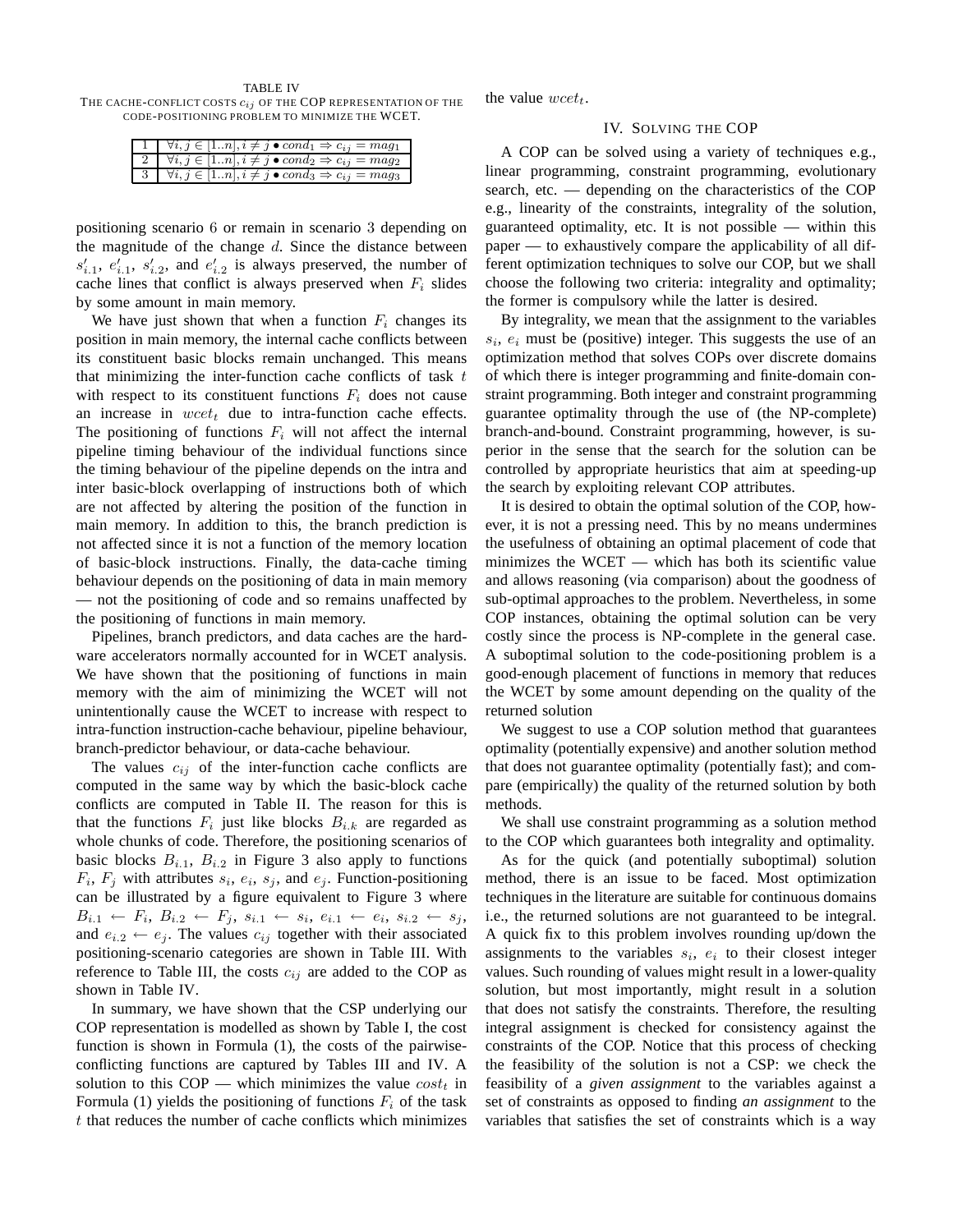TABLE III THE MAGNITUDE OF THE CACHE CONFLICTS INCURRED FROM THE EXECUTION OF  $F_i$ ,  $F_j$ . HERE,  $x'_i = x_i \mod cache\_size$ , AND '⊕' IS THE EXCLUSIVE-OR LOGICAL OPERATOR.

|                | <b>Positioning-Scenario Condition</b>     | <b>Conflict-Magnitude Expression</b>                                                                                        |
|----------------|-------------------------------------------|-----------------------------------------------------------------------------------------------------------------------------|
|                | $cond_1 = s'_i < e'_i \wedge s'_i < e'_i$ | $max((min(e'_i, e'_i) - max(s'_i, s'_i)), 0)$<br>$mag_1 =$                                                                  |
| $\overline{2}$ | $cond_2 = s'_i > e'_i \oplus s'_j > e'_i$ | $max((max(e'_i, e'_i) - max(s'_i, s'_i)), 0)$<br>$mag_2 =$<br>$+ max((min(e'_i, e'_i) - min(s'_i, s'_i)), 0)$               |
| 3              | $cond_3 = s'_i > e'_i \wedge s'_j > e'_j$ | $\overline{min(e'_i, e'_j)} + max((max(e'_i, e'_j))$<br>$mag_3 =$<br>$-min(s'_i, s'_j), 0) + cache\_size - max(s'_i, s'_i)$ |

cheaper process. The loss in the quality of the solution after a successful rounding might or not be significant; it will be considered as one of the shortcomings of the quick approach. When the rounding of the non-integral solution yields a nonfeasible solution, the quick solution method is declared as not finding a solution to the COP.

Next, we have to decide on which continuous-domain solution method to use. Given that our cost variable  $cost_t$ is implemented using the implication and modulus operators, a linear programming method — which otherwise is very attractive — is not suitable since the two operators cannot be expressed as linear equalities or inequalities to our best knowledge.

A COP can also be solved by an iterative algorithm or search method (IASM) which in general attempts to find a solution to a problem where it is possible to evaluate the goodness of a particular solution with respect to another solution. Using this kind of comparison, the space of solutions is visited always looking for a better solution. The way by which the space of solutions is visited depends on the implementation of the IASM which can be e.g., a genetic algorithm (GA) [9]. It is not possible to state whether or not the final solution of the IASM is optimal, nor is it guaranteed that the IASM finds better sub-optimal solutions than the COP in a shorter time. However, in general, IASMs have successfully been applied to optimization problems that otherwise do not have efficient algorithms to solve them.

Formally, the IASM optimizes a vector  $v_t$  or a set of vectors  $v_t$  of the form shown in Formula (2) where  $s_i$ ,  $e_i$  are the start and end addresses of function  $F_i$ .

$$
v_t = \langle s_1, e_1, s_2, e_2, \cdots, s_n, e_n \rangle \tag{2}
$$

Assignments to  $v_t$  are explored in the search space until no further improvement in the quality of the solution is found, or until a predefined amount of time has elapsed.

When using an IASM, we are normally concerned about how fast it converges to a good-enough solution. The speed of the IASM depends on the goodness of its starting vector(s)  $v_t$ , the cost of evaluating the goodness of a solution, and the cost of finding new solutions. With respect to this work, the initial input to the IASM is random since any other initial code positioning is not guaranteed to be better than random unless it comes from a code-positioning technique in a WCET setting — in which case applying the IASM is only useful if further improvement is sought. Here, we want to evaluate

the goodness of using an IASM for finding a good code positioning as opposed to improving an existing one.

A major speed hindrance in the IASM could potentially be the generation of new solutions: it is compulsory to produce only new vectors  $v_t$  that satisfy the constraints of Table I. For this reason, the generation of new solutions is not completely free in choosing new vectors  $v_t$  — but rather goes through the process of checking the constraint consistency of every newly created vector  $v_t$ . For IASMs that base their solution generation on an element of randomness e.g., GAs, this can be very costly.

In summary, a solution to the COP formulation of code positioning to minimize the WCET must be integral and preferably optimal. In order to guarantee integrality and optimality, constraint programming over finite domains is used with a complete search method e.g., branch-and-bound. When the constraint-programming solution to the COP turns out to be costly, a quicker solution method consisting of an IASM combined with integer rounding of solution and constraintconsistency checking is used.

#### V. ENHANCING THE CONSTRAINT SEARCH

The reason for using constraint programming  $(CP)$  — over integer programming — to solve the COP is that it allows the user to define own search heuristics that reduce the effort of finding a solution. A search method in CP explores systematically the variables in the problem, and attempts to make new value assignments to them from their respective domains that satisfy the constraints and optimize the cost variable. The efficiency of such search method depends to a great extent on the order in which the variables are visited, and also on the order by which the values are assigned to the variables. In CP, we normally have heuristics for *variable ordering* and heuristics for *value ordering*.

For instance, it makes sense to start with the variables that are mostly constrained as they have smaller domains and will enhance constraint propagation if they are *labelled* (i.e., assigned a value) first. The order of choosing values to label variables is equally important, for example, in a maximization problem, if the cost variable is proportional to some problem variable, then it makes sense to label that problem variable by choosing its largest value first.

With respect to code positioning to minimize the WCET, variable ordering is important. The cost variable  $cost_t$  increases with respect to the terms  $w_{ij} * c_{ij}$  according to Formula (1); and each term  $w_{ij} * c_{ij}$  increases with respect to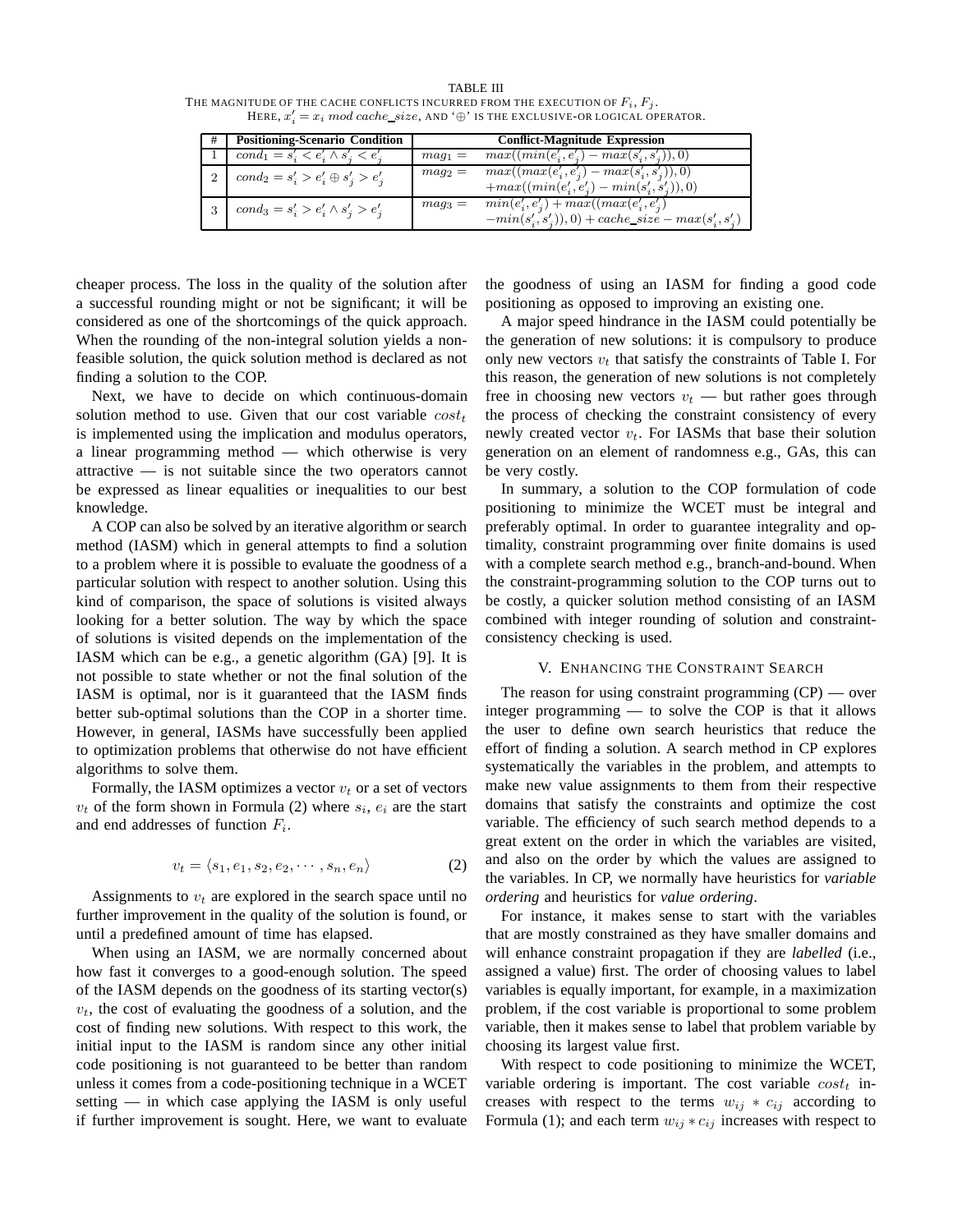$w_{ij}$ , and  $c_{ij}$  since both are always non-negative. The ordering of variables must be determined at compile time where the costs  $c_{ij}$  — which depend on the values of  $s_i$ ,  $e_i$  that are determined at runtime — are not available. Therefore, the only available information is the weights  $w_{ij}$  from the call-and-loop graph G. A variable ordering in this case is to first label the  $s_i$ ,  $e_i$ ,  $s_j$ , and  $e_j$  of functions  $F_i$ ,  $F_j$  whose  $w_{ij}$  is highest. This obviously can be misleading as some  $w_{12} * c_{12}$  can be smaller than  $w_{34} * c_{34}$  even though  $w_{12} > w_{34}$  — this is why it is a *heuristic*.

Formally, variable ordering is determined as follows. First, the weights  $w_{ij}$  available at compile time are ordered from largest to smallest to obtain the sequence  $\langle w_{i1j1}, w_{i2j2}, \cdots, w_{imjm} \rangle$  where  $|E| = m$ . Then, the search method in the COP is instructed to visit the variables  $s_i$ ,  $e_i$ in the order  $\langle s_{i1}, e_{i1}, s_{j1}, e_{j1}, s_{i2}, e_{i2}, s_{j2}, e_{j2}, \cdots, s_{jm}, e_{jm}\rangle.$ Let us call this *greedy variable ordering* to reflect the fact that it promotes the labelling of variables involved in the largest conflicts  $w_{ij}$ .

We can also have a (rather unimaginatively) *less-greedy variable ordering* which promotes the labelling of variables  $s_i$ ,  $e_i$  whose associated functions  $F_i$  are involved in large global conflicts. For example, the variables  $s_1$ ,  $e_1$  of some  $F_1$ involved in conflicts  $w_{1j}$  are labelled before the variables  $s_2$ ,  $e_2$  of some  $F_2$  involved in conflicts  $w_{2k}$  if  $(\sum w_{1j} \ge \sum w_{2k})$ . Formally, for each function  $F_i$ , we compute  $(w_i = \sum w_{ij} + \sum w_{ij})$  $\sum w_{ki}$ ), and then the variables are labelled in the order  $\langle s_{i1}, e_{i1}, s_{i2}, e_{i2}, \cdots, s_{in}, e_{in} \rangle$  if  $(w_{i1} \geq w_{i2} \geq \cdots \geq w_{in}).$ 

As for value ordering, choosing (maximum) boundary values does not benefit the search since the cost variable does not increase/decrease in a proportional way to the increase/decrease of the variables  $s_i$ ,  $e_i$ . Intuitively labelling the variables  $s_i$ ,  $e_i$  starting by  $mem_l$  is better than labelling them starting from  $mem<sub>h</sub>$  for obvious reasons.

In summary, the CP solver for the COP is augmented by heuristics specifying variable ordering and value ordering during search. The usefulness of this approach can only be evaluated through empirical experiments.

#### VI. EVALUATION

In this section we describe our experimental environment, evaluate the goodness, and evaluate the scalability or practical applicability of our proposed COP approach.

#### *A. Experimental Setup*

All experiments are conducted on a personal computer with the following specification: 32-bit x86 CPU running at 2.8GHz and 4GB memory on Ubuntu 9.10.

The COP is implemented and solved by both the constraintlogic programming (CLP) solver *ECLiPSe* and the Matlab optimization Toolbox [10] (MOT). The reason for choosing ECLiPSe as the CP language is its ease of use for CP "outsiders", and also efficiency. The reason for choosing the MOT to implement the quick COP solution is that it contains mature, well-engineered algorithms to solve general COPs,

and we argue in favour of using a good solver if one can have access to it.

The CLP solver is a CP solver with syntax based on logic programming. We will evaluate the goodness and complexity of finding a solution to the COP in three different ways. First, we use the default variable and value ordering provided by the solver as-is. Second, we use a conjunction of the greedy variable ordering and value ordering. Third, we use a conjunction of the less-greedy variable ordering and value ordering.

The MOT contains a comprehensive set of IASMs, of which we choose to use the GA for its common use in solving general optimization problems (function ga in the MOT). The GA implementation in Matlab allows the user to add constraints on the vectors  $v_t$  which are to be evolved. The MOT also contains an efficient implementation of the sequential quadratic-programming (SQP) method [11] (function fminicon in the MOT) which can be used to solve multivariate (non-linear) constrained optimization problems. An SQP method uses a quadratic model for the objective function and a linear model of the constraints and solves a series of sub-problems that optimize the objective function subject to the constraints. The objective function is expressed using conditionals to implement the different cost scenarios (which cannot be achieved using linear programming). The returned solution by the SQP method is not guaranteed to be integral and so the (non-integer) assignments to the variables  $s_i$ ,  $e_i$  are rounded up or down to their closest integer values. This rounding of values may yield less optimal, potentially infeasible solutions.

#### *B. Evaluation*

An evaluation metric for the goodness of our approach is to compute by how much the WCET of the task is reduced when the linker uses the output of the COP solver. For this, we need a reference WCET to compare to, apply the optimization, obtain the new WCET, and compare the old WCET to the new WCET. One way to proceed is to use real-life programs e.g., from the WCET benchmarks [12] compiled and linked using some compiler — with maybe some inter-function code optimization techniques for the ACET — which are then relinked using the suggested positioning by our approach, and finally the WCETs obtained from compiler positioning and our suggested positioning are compared.

The problem with the above way of evaluation is that it only reflects the goodness of the positioning for the specific benchmarks, and using a specific compiler. It could be the case that a compiler with no inter-function optimization for the ACET gives a better WCET positioning than that of a compiler that performs inter-function positioning to minimize the ACET — in which case evaluating the goodness of our approach by comparing to the compiler's positioning is biasedly in our favour. It could also be the case, that for the specific benchmarks used, the positioning of functions to minimize the ACET always leads to a large WCET — which might not be true for another set of benchmarks.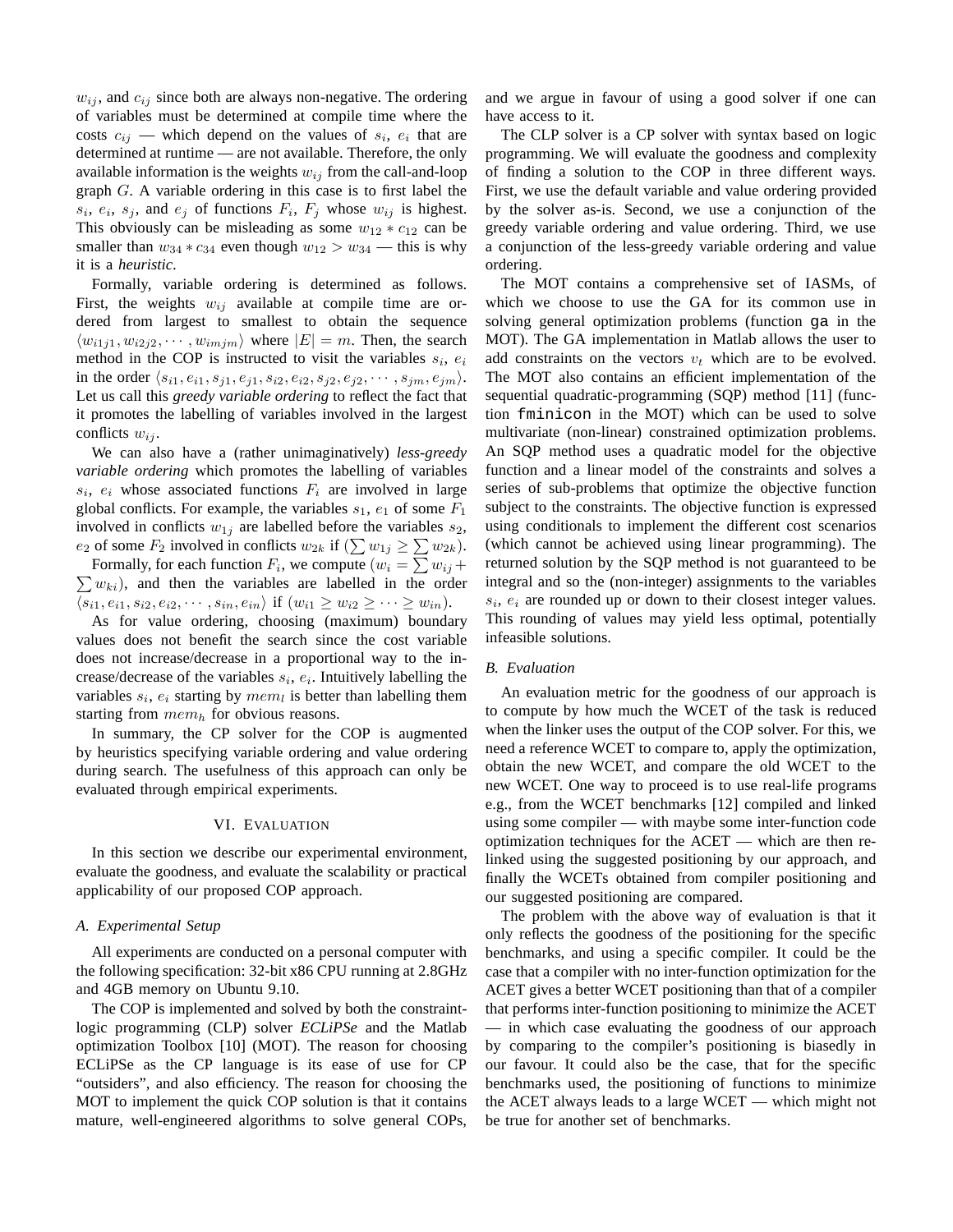In order to conduct a more convincing evaluation, we suggest to estimate both the (inter-function) code positioning that yields the largest WCET (by maximizing  $cost<sub>t</sub>$ ), and the one that yields the smallest WCET (by minimizing  $cost_t$ ). In this case, we obtain a range of WCETs  $[weet_{t_l}...weet_{t_u}]$ (wcet<sub>t<sub>l</sub></sub> and wcet<sub>t<sub>u</sub></sub> not optimal in the general case). If the size of the range is large then it means that the method is good practically since it could be the case that the positioning generated by the compiler for the ACET case yields  $\text{wc}et_{t_u}$ . The method can obviously not generate positioning that yields a smaller  $wcet_t$  if the compiler positioning to reduce the ACET already results in  $wct_{t_l}$ .

The inputs to our suggested approach are the weighted call-and-loop graph  $G$ , the sizes  $z_i$  of the functions  $F_i$ , the constraints on the positioning of functions  $F_i$  as shown in Table I, the cache size, and the main-memory size. To perform our evaluation, we prefer to generate COP instances ourselves and solve them instead of using real-life programs since all that matter in our analysis are the number of functions  $F_i$ per task  $t$ , their sizes  $z_i$ , and their interaction that makes the graph  $G$ . As for the number of functions and sizes, they can be generated randomly while obeying real-life constraints e.g., they must all fit in main memory at the same time. As for the interaction between functions in the task, it can be anything — from a function conflicting with a few functions to a function conflicting with every other function in the task. In this evaluation, we generate hundreds of COPs — which again is superior to basing the evaluation on a small set of benchmark programs.

A COP instance is generated like follows.

- The number of functions  $F_i$  per task is  $n \in [10..100]$ . This is way above the number of functions per benchmark programs in e.g., [12]. Choosing a large number of functions per task stresses more the COP and IASM since more variables and constraints are added to the problem — which is useful for the complexity evaluation later on.  $i = n$
- The constraint  $\frac{mem_z}{2} \leq \sum$  $i=1$  $z_i \leq mem_z$  is always satisfied where  $(mem_z = mem_h - mem_l + 1)$ . This constraint ensures that the functions cover (together) at least half of the memory space because there are always costs that need to be minimized when choosing hardware for real-time systems e.g., memory space, i.e., a memory size is chosen depending on the code and data size of the intended applications. A more relaxed constraint e.g.,  $\sum$  $i = n$ since there is more "freedom" in placing the functions in  $z_i \leq mem_z$  could lead to easy-to-solve COPs

memory.

• A weight on an edge  $(v_i, v_j)$  in G is  $w_{ij} \in [1..1000]$ . The magnitudes of the weights  $w_{ij}$  — alone — are orthogonal to the complexity of solving the COP but a combination of the magnitude and their disparity is of relevance as each  $w_{ij}$  pushes the optimization search in a potentially different direction depending on its magnitude; thus in-

creasing the search effort. Choosing a random weight from the range  $w_{ij} \in [1..1000]$  ensures enough disparity in the generated COP.

We have generated 1000 instances of COPs which are then encoded both in *ECLiPSe* and the MOT. An exhaustive listing of all the results is not feasible here, but we report the following.

- We have computed the reduction in the number of cache conflicts as follows. First, we solve each of the generated COPs using both optimization methods while maximizing  $cost_t$  which results in  $cost_t^{max}$  (the largest value of  $cost_t$  obtained by any of the two optimization methods). Then, we solve the COP using both methods while minimizing  $cost_t$  which results in  $cost_t^{min}$ . Finally, we compute  $(cost^{max}_t - cost^{min}_t)/cost^{max}_t$  which represents the percentage of the cache conflicts that can potentially be avoided using the positioning that yields  $cost_t =$  $cost_t^{max}$ . We took the average of this percentage across the 1000 COP solutions and this gave about 28%. The smallest recorded percentage is 19% while the largest is 42% with a standard deviation of about 11 for all the 1000 percentages. This result shows that the method has the potential to minimize the WCET considerably by reducing the total number of cache conflicts by a good percentage.
- The time taken to solve the COP using the GA function in the MOT is unmanageable because of the random generation of solutions and checking their constraint satisfaction. However, the time taken using the SQP function was less than 10 seconds in all generated COPs. The time taken to solve the COP using *ECLiPSe* ranged from less than one second to just below 15 minutes which was set as the maximum time allowed to find the solution after which the COP solver is forced to return its (so far) best solution. This result shows that solving (and modelling) the code-positioning problem using constraint-logic programming or sequential-quadratic programming is not expensive.
- In the generated COPs, 58% were solved optimally by *ECLiPSe* in less than 15 minutes each. A further 20% could be solved optimally by increasing the time limit to 1 hour each. The solver could not decide whether or not the current solution is optimal for the remaining 22% even when increasing the time limit to 2 hours. This result shows that it is possible to determine the optimal code positioning for a large number of problems.
- In 23% of the obtained optimal COP solutions by *ECLiPSe*, the SQP method generated an optimal solution too. The time it takes the SQP method to find the optimal solution is significantly less (5% in some cases) than the time it takes *ECLiPSe* to find the optimal solution. This result shows that using an IASM method has the advantage of quickly obtaining a good solution with a good probability of it being optimal.
- The less-greedy variable ordering combined with value